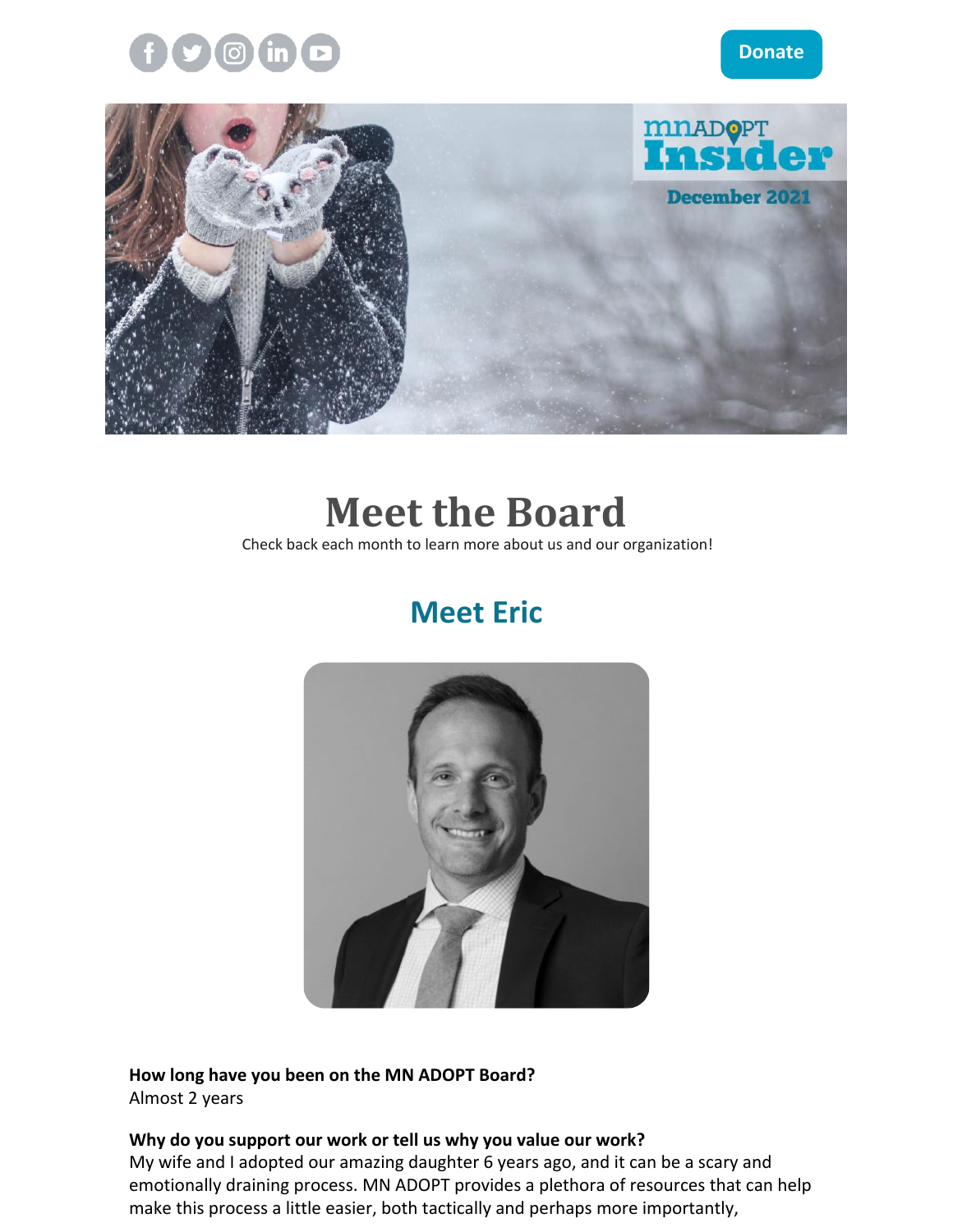emotionally.

#### **What do you like to do for fun?**

I love to play golf and pickleball and visit the Disney theme parks with my family.

#### **What is your favorite season and why?**

My favorite season is definitely Summer. I love the heat and the ability to do something new outside every day.



## *MN ADOPT's HELP Program is excited to announce their new podcast series!*

This series gives an overview of services and also common themes, concerns, and challenges that may bring adoptive, foster, and kinship families to reach out for assistance and what HELP Program support can look like to help strengthen their family. Each episode explores a fictional case example and the tangible ways that the HELP Program can support.

This series can be beneficial for prospective and current adoptive, foster and kinship families as well as the professionals serving these communities.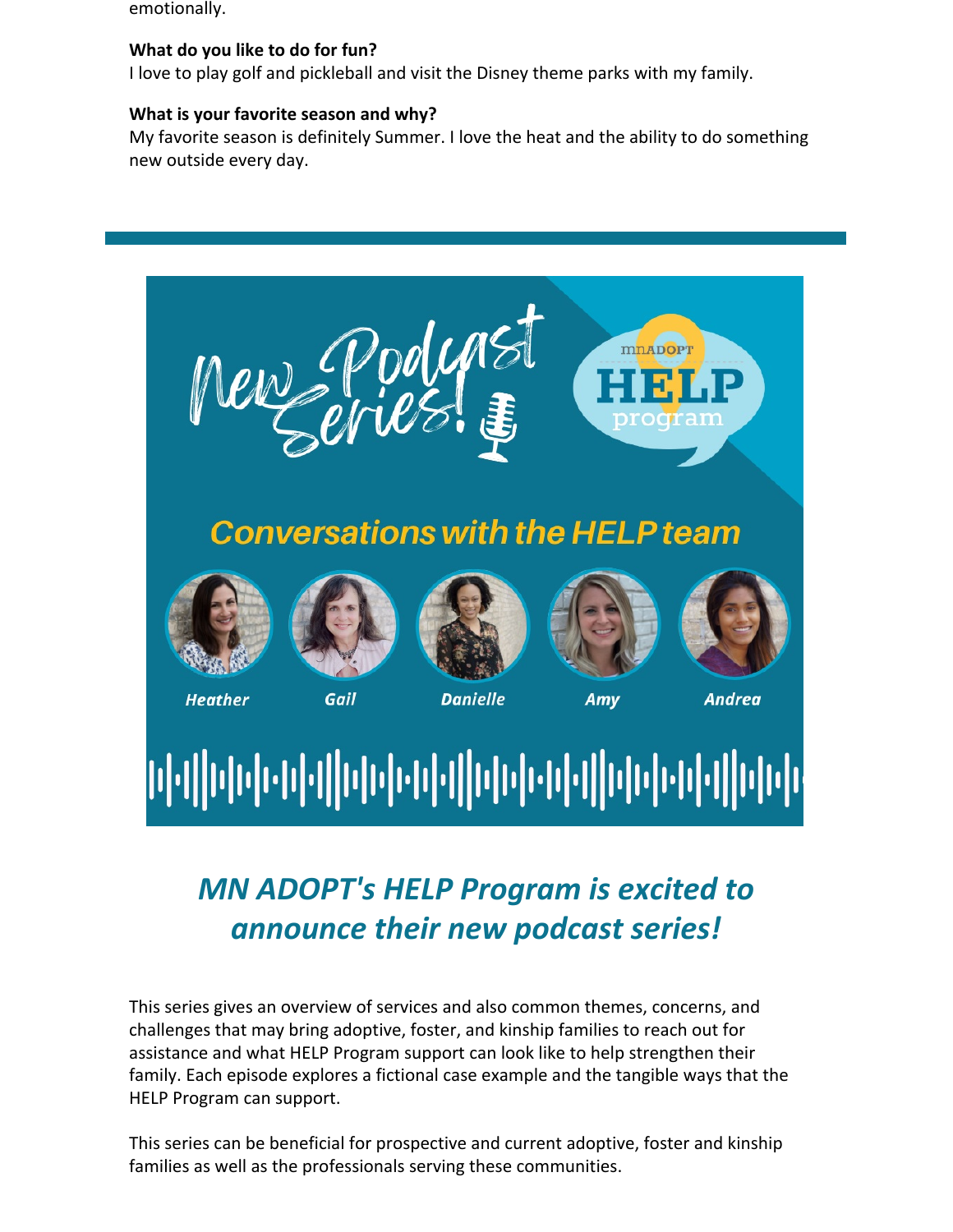**[LISTEN](https://www.mnadopt.org/help-prog/help-program-podcast-series/) NOW**

We are hiring!

**HELP Program Specialist** 

### **The HELP Program is adding to their team!**

This position is a full-time, 40 hour per week contract position from January 2022 through June 30, 2022, with a possibility of becoming a regular, fulltime position at the end of the contract period.

Candidates from across Minnesota are encouraged to apply.

[Learn](https://www.mnadopt.org/about/employment/) more & apply

# **24th ANNUAL CIRCUS OF THE HEART:** *A recap*

Circus of the Heart went virtual again! From November 1-7, we offered many activities for families, along with prizes and information from our partners and organizations throughout the state.

### *415 families joined us this year with a total of 2,145 participants!*

This year's Circus included our Distinguished Service Awards, prize giveaways, an art contest, and a scavenger hunt. We added a new food challenge and a trivia contest, which was a big hit!

Those interested in learning about becoming foster or adoptive parents were able to get information from organizations throughout the state and the resources to assist them in the process by following the resource [roadmap.](https://www.mnadopt.org/about/events-news/circus-of-the-heart/resource-road-map/)

Our two Distinguished Service Award recipients for this year were Michelle Chalmers [\(Ampersand](https://ampersandfamilies.org/) Families) and Alexis Oberdorfer (Children's Home Society and Lutheran Social Service of Minnesota). They have both made significant [contributions](http://chlss.org) and have dedicated their careers in service for Minnesota children and families. View their [acceptance](https://www.youtube.com/watch?v=wDV3X1cQqT4) speeches.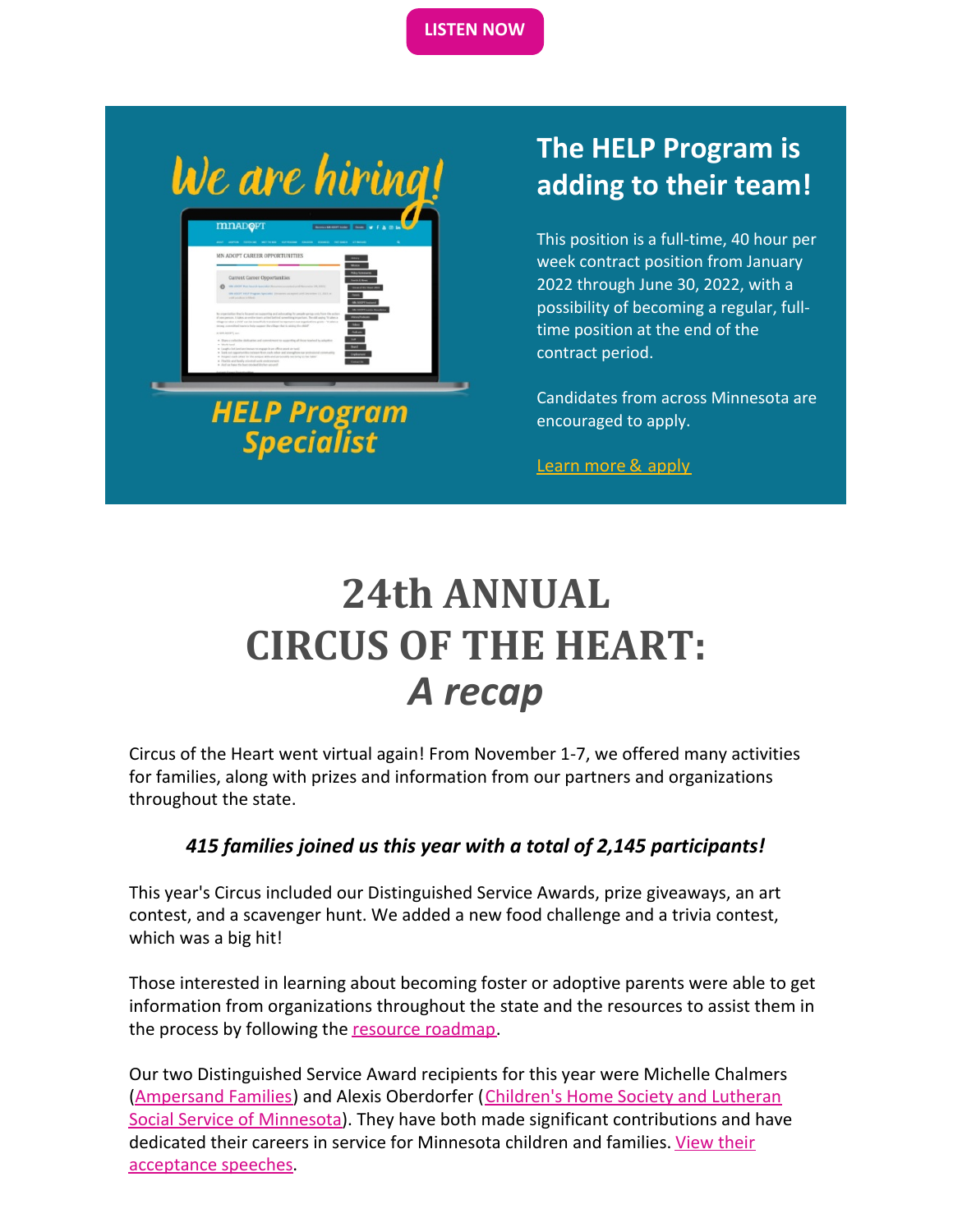

*Alexis Oberdorfer*

*Michelle Chalmers*

**[CATCH](https://www.mnadopt.org/about/events-news/coth2021/) UP ON THE EVENT**

# **Resources During the Holidays**



The holiday season can be a time of stress and insecurity for many families.

Whether you need some extra help or want to support others through your contribution of time or donations, the below list is just a sampling of the many organizations in Minnesota doing great work and supporting the needs of families by providing food, gifts, and other important resources.

#### **Food**

- Free [Meals](https://www.hungersolutions.org/find-help/?fwp_categories=free-meals) map (many of these places host special events for the holidays, too)
- [Fare](https://fareforall.thefoodgroupmn.org/dec-2021-schedule/) for All
- [Discounted](https://www.hungersolutions.org/find-help/?fwp_categories=discount-grocery) Groceries

### **General/Other**

- [Community](https://www.communityactionduluth.org/programs) Action Duluth
- **Family Service [Rochester](https://familyservicerochester.org/Services)**
- **[PRISM](https://www.prismmpls.org/)** (west metro)

### **Toys/Gifts**

- [Toys](https://www.toysfortots.org/request_toys/toys-city-county.aspx?txtState=MINNESOTA) for Tots
- Jingle Bells [Foundation](https://www.jinglebellsalexandria.org/basket-request/) (Alexandria only)
- A Place of [Hope](https://www.placeofhopemn.org/toys-for-tots-online-registration) MN (Dakota and Washington counties only)
- Threads for Teens [Minnesota](https://threadsforteens.org/threads-teens-minnesota/) (Metro)
- The Toy [Shelf](https://www.thetoyshelffree.org/using-the-toy-shelf.html) (zip codes 55109, 55119 and 55128 only)
- Safe Haven Foster [Shoppe](https://safehavenfostershoppe.org/) (Specific to children in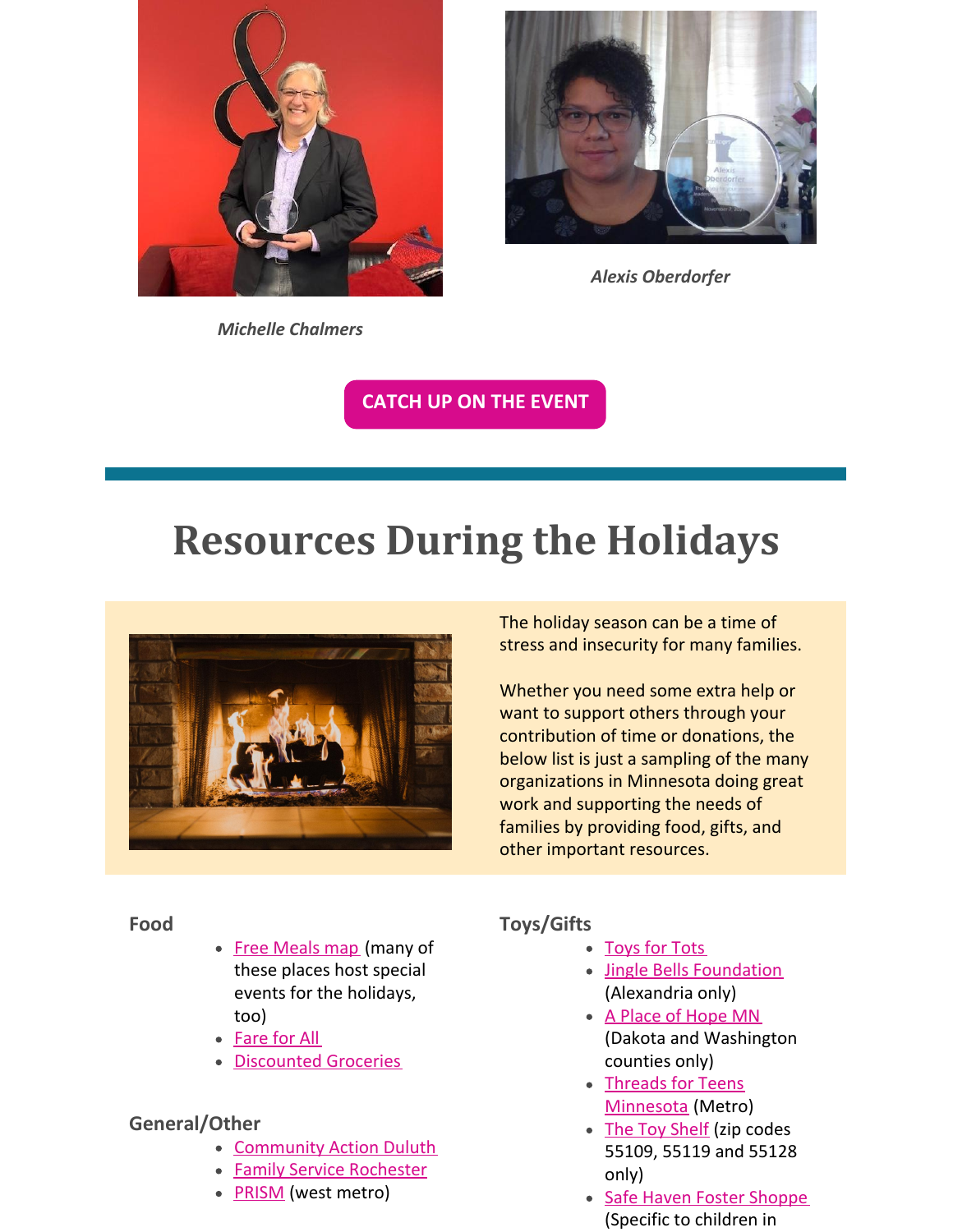foster care and foster families)



[Helping](https://www.nacac.org/resource/helping-kids-survive-and-thrive-in-winter/) Kids Survive and Thrive in Winter (via NACAC)



The Holidays - an [opportunity](https://adoptionsupport.org/general/holidays-opportunity-loving-healing/) for loving healing (via C.A.S.E.)

# **Working Together for Minnesota Youth**



Every child deserves a home where they can feel safe, loved, and cared for, but that is not the reality for many. On any given day, over 9000 Minnesota youth are in foster care, and more than 600 of them are in immediate need of an adoptive family.

At MN ADOPT, we are focused on raising awareness about the need for adoptive and foster families so every Minnesota child has a safe place to call home. We are also committed to ensuring that all adoptive, foster, and kinship families have the support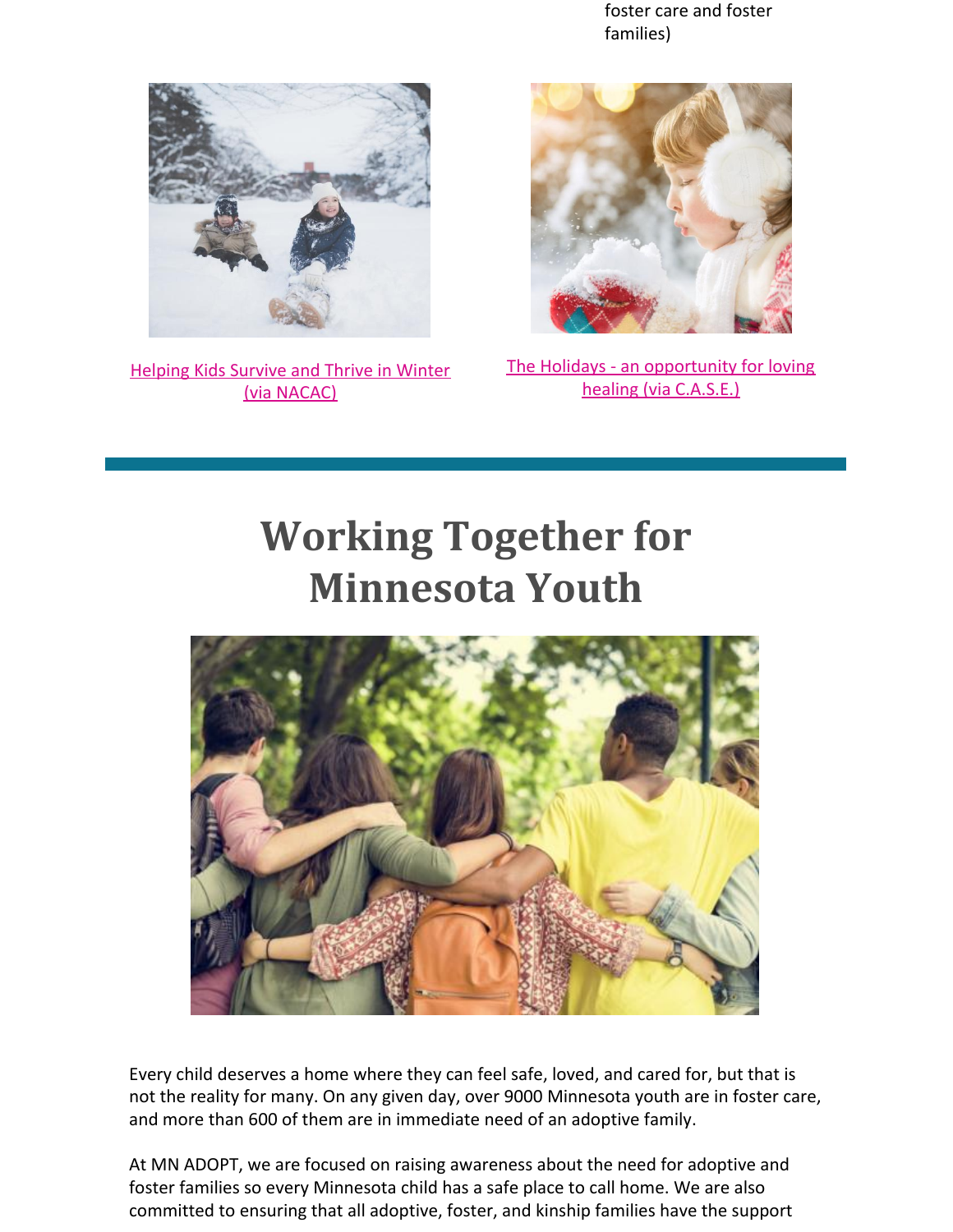and resources they need to ensure long-term success and well-being.

### *As you think about ways you can support our work, consider the following:*

- Take [steps](https://www.mnadopt.org/adoption-101/) to learn about becoming an adoptive or foster parent
- [Support](https://www.mnadopt.org/get-involved/donate/) our work through your financial contribution
- Support adoptive, foster and kinship families in your community
- Volunteer your time by joining our **Board of [Directors](https://www.mnadopt.org/about/board/)** or donating time, goods or services
- [Share](https://www.mnadopt.org/get-involved/tell-your-story/) your story to help raise awareness
- Engage your friends and community to help raise awareness about the needs of Minnesota kids in need of a family
- Shopping on Amazon? Support us through Amazon Smile

**Learn more [about](https://www.mnadopt.org/) our work**

# **On Race, Racism and Racial Justice**

More resources: https://www.mnadopt.org/resources/on-race-racism/

### *(Click the pictures)*



Upcoming Webinar on December 16: RaceTalk among White Families Post-Floyd.





Know about Transracial Adoption



'1619 Project' journalist says Black people shouldn't be an asterisk in U.S. history